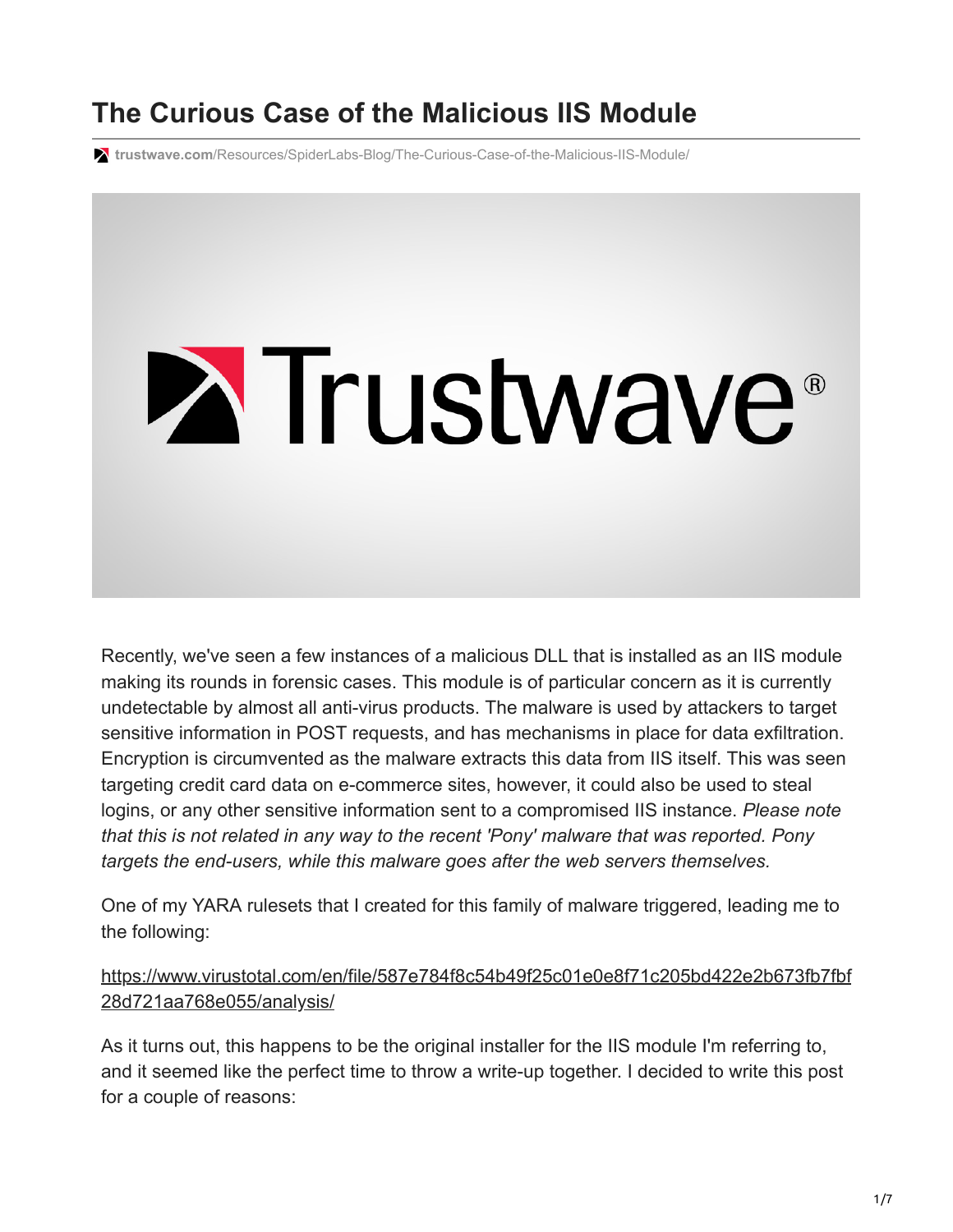- 1. At the time of writing this post, anti-virus do not currently detect any of the IIS modules dropped by this malware. Even the installer is only picked up by a handful of anti-virus products, and in all cases it's simply generic heuristic detection. I'm using this post as a way of notifying anti-virus vendors so that specific detections for this malware may be written.
- 2. I think the malware is pretty neat.

So with that, let's talk about this thing. For the sake of my own sanity, I'm going to be referring to this malware as 'ISN' going forward, as this three character string is referenced in all of the malware's exfiltration commands.

Let's take a look at the installer first. The file can take a number of arguments, as you can see below:

- -path : [Location where malware is installed]
- -i : [List of URI paths to be targeted, such as '/sensitive.aspx'
- -u : [Uninstall malware]
- -is632 : [Manually instruct malware that victim is IIS6 32-Bit]
- -is664 : [Manually instruct malware that victim is IIS6 64-Bit]

In truth, the installer is quite simple. It has four embedded DLLs (in the PE resource section) that are dropped depending on the victim. There are IIS modules for the following:

- IIS6 32-Bit
- IIS6 64-Bit
- IIS7+ 32-Bit
- IIS7+ 64-Bit

Additionally, the ISN malware has a VBS file that is also embedded as a PE resource (See the reference section below for full output and VirusTotal link). This VBS file is used to install or remove the DLLs as an IIS module.

Once run, ISN will perform the following:

- 1. Drop the VBS file to the location specified by '-path', or the current working directory. This file is removed before the ISN installer is finished.
- 2. Create a configuration file ([filename].cfg) in the same directory. This file contains a list of
- 3. URIs that are targeted by the malware.
- 4. Detect the IIS version as well as the victim architecture.
- 5. Drop the appropriate DLL to the installation directory.
- 6. Call the VBS file in order to install the DLL as an IIS module.

The malicious IIS module is installed as whatever the name of the executable is. For my demonstration, I've named the malware 'isn.exe', which results in the following: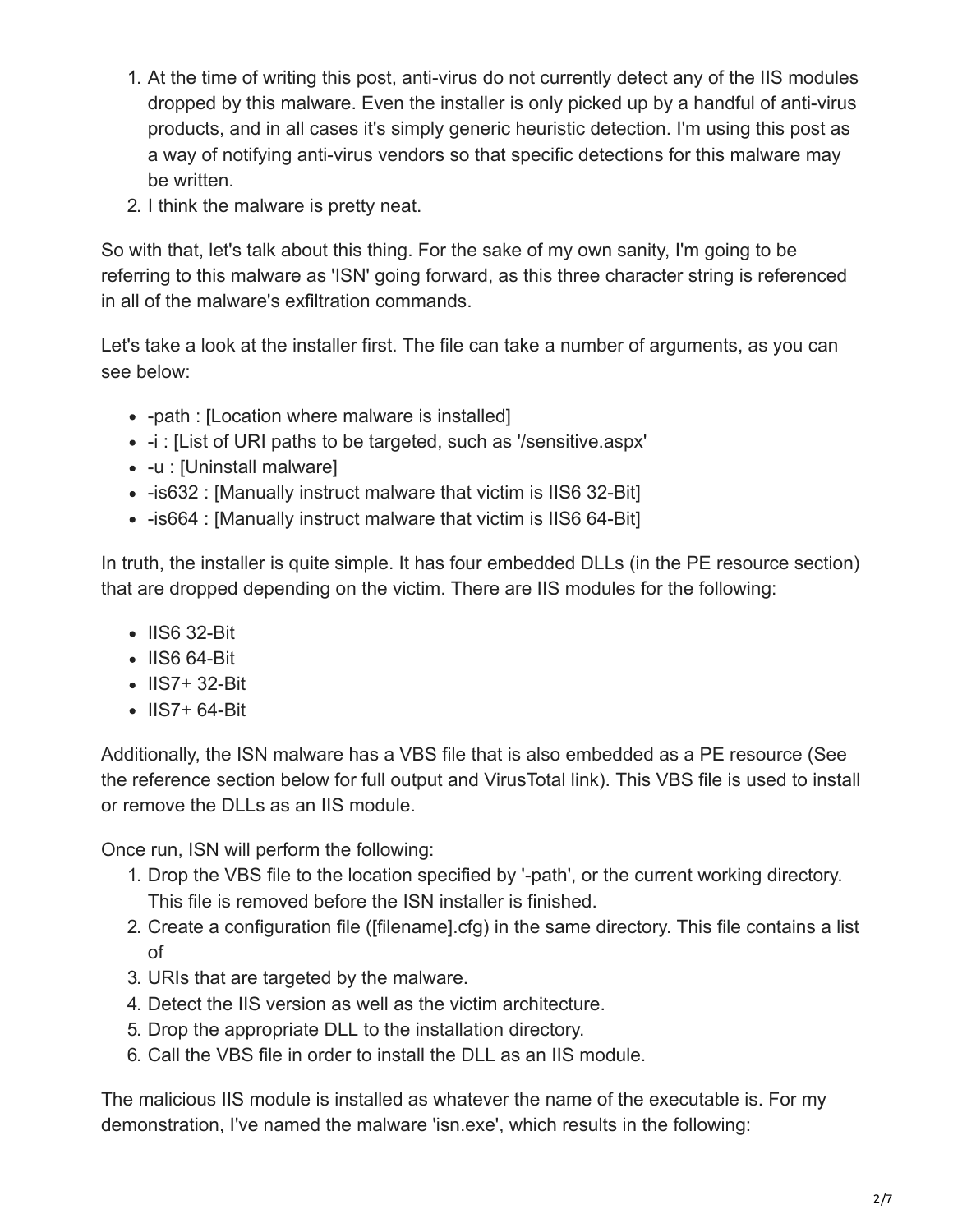| <b>HttpLoggingModule</b> | %windir%\System32\inetsrv\log Native  |         | Inherited        |
|--------------------------|---------------------------------------|---------|------------------|
| <b>IsapiFilterModule</b> | %windir%\System32\inetsrv\filt Native |         | Inherited        |
| IsapiModule              | %windir%\System32\inetsrv\isa Native  |         | <b>Inherited</b> |
| isn                      | C: \isn install\isn.dll               | Native  | l ocal           |
| OutputCache              | System.Web.Caching.OutputCa           | Managed | <b>Inherited</b> |

As the installation process takes place, a log file named '[filename].log' is created and a number of debugging statements are written to it.

| <b>EX Administrator: Command Prompt</b>                                                                                                                                         | - 미 시            |
|---------------------------------------------------------------------------------------------------------------------------------------------------------------------------------|------------------|
| C:\Users\Administrator\Desktop>isn.exe -path C:\isn_install -i /buy.aspx                                                                                                        | $\blacktriangle$ |
| C:\Users\Administrator\Desktop>type_isn.exe.log<br> Install dir C:\isn_install<br>DLL C:\isn_install\isn.dll<br> CFG C:\isn_install\isn.cfg<br>W2K8+ x64 detected<br>IIIS7+ x64 |                  |
| Unlocked section "system.web/httpHandlers" at configuration path "MACHINE/WEBROO"<br>IT⁄APPHOST".                                                                               |                  |
| Unlocked section "system.webServer/modules" at configuration path "MACHINE/WEBRO<br>IOT⁄APPHOST".                                                                               |                  |
| Unlocked section "system.web/httpModules" at configuration path "MACHINE/WEBROOT<br>I∕APPHOST".                                                                                 |                  |
| GLOBAL MODULE object "isn" added                                                                                                                                                |                  |
| C:\Users\Administrator\Desktop>                                                                                                                                                 |                  |

Once the module is successfully installed, it will monitor the URIs specified in the configuration file and dump any POST requests encountered to the '[filename].log' file. The module will also monitor the QUERY\_STRING parameter, and can accept a number of commands. I've setup a simple IIS instance to demonstrate how this process takes place.

As we can see below, I've created a simple web form that would mimic an actual ecommerce site. A user would enter their name and credit card number and submit the information, which is simply replayed back to them in '/buy.aspx'.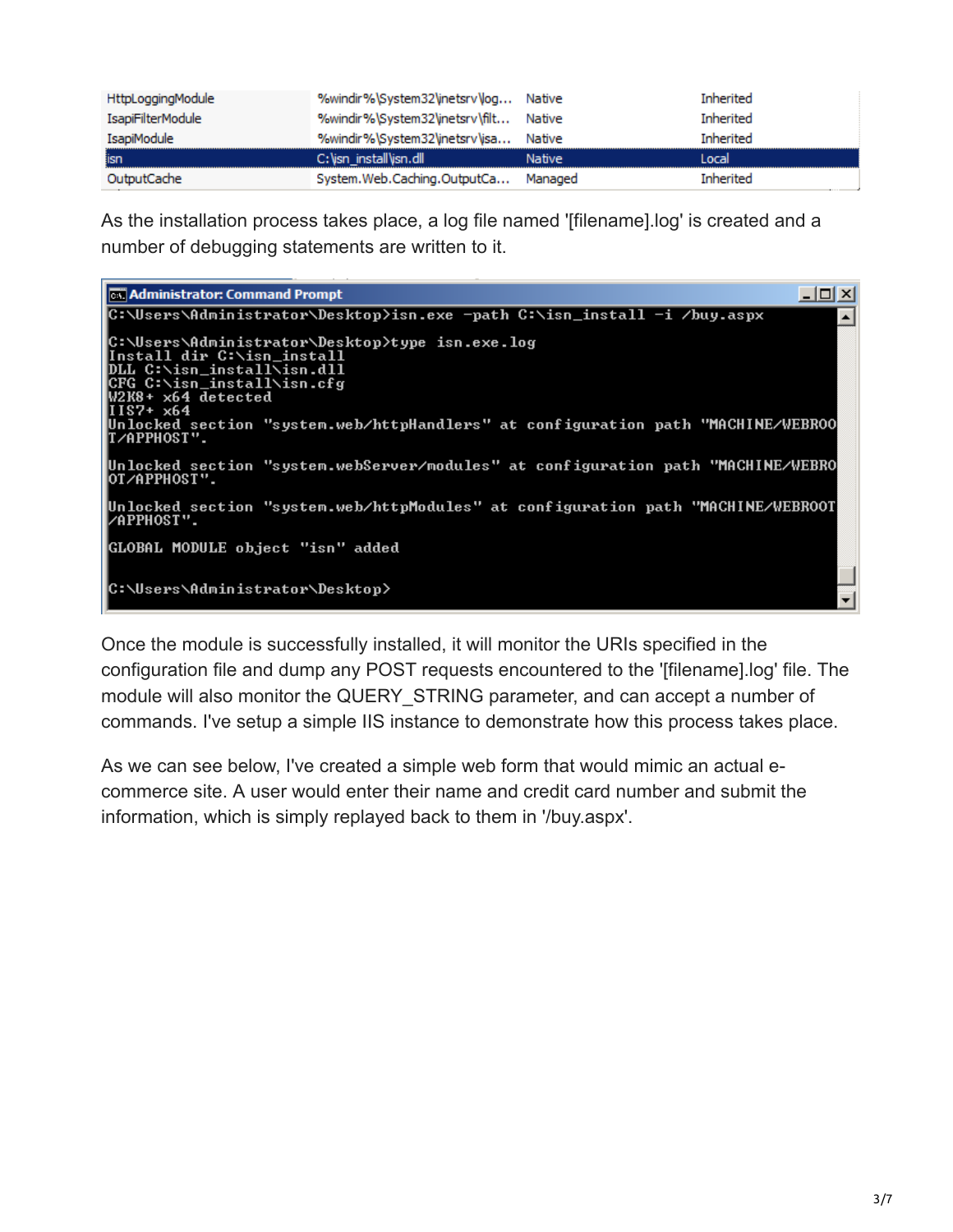| $\circ$                                                        | Mozilla Firefox        |
|----------------------------------------------------------------|------------------------|
| https://192.1683/payment.html<br>÷                             |                        |
| https://192.168.61.223/payment.html                            | $\vee$ G               |
| Credit Card Number 12345678901234567890<br>Name Josh Grunzweig | Buy                    |
|                                                                |                        |
| $\bigcirc$<br><b>Purchase Status</b><br>÷                      | <b>Purchase Status</b> |
| https://192.168.61.223/buy.aspx                                | $57 \vee C$            |
| Name: Josh Grunzweig<br>Card: 12345678901234567890             |                        |

I've also setup a self-signed certificate so that all of the communicate takes place over SSL.

| <b>Follow TCP Stream</b>                                                                                                                                                                                                                                                | - 101 X |
|-------------------------------------------------------------------------------------------------------------------------------------------------------------------------------------------------------------------------------------------------------------------------|---------|
| <b>Stream Content</b>                                                                                                                                                                                                                                                   |         |
| R. ^: Q. ZCHDR4. 2<br>$\cdot \cdot \cdot$ b. $\cdot \cdot \cdot$ . S.<br>89. d. &/. H.                                                                                                                                                                                  |         |
|                                                                                                                                                                                                                                                                         |         |
| #3tQMR.^O8}^ <x}.ex< td=""><td></td></x}.ex<>                                                                                                                                                                                                                           |         |
| $$ L.Ovq9<br>0`=voR0m.JAD.Ue~K.                                                                                                                                                                                                                                         |         |
| $\langle \ldots \rangle$ . LX. 1. m<br>dzuw3 N2jv.g                                                                                                                                                                                                                     |         |
| .mmW.Rbw}A3f.IrLoU.#gf.t#t}<br>P1/ <fx^s.m,+y+40 .\$1;z8< td=""><td></td></fx^s.m,+y+40 .\$1;z8<>                                                                                                                                                                       |         |
| $\{8, \ldots, \ldots, M, 2, \ldots, M, \ldots, F, /S\}$ . B. W. . q. . bN $\{\wedge, \wedge, U, .7, .5, \ldots, K\}$<br>13T. %  [X                                                                                                                                      |         |
| GK.3d2G. ! Q. ; / J [. . j #.  N. ?@.<br>$(0.001, 0.011, 0.001, 0.001, 0.001, 0.001, 0.001, 0.001, 0.001, 0.001, 0.001, 0.001, 0.001, 0.001, 0.001, 0.001, 0.001, 0.001, 0.001, 0.001, 0.001, 0.001, 0.001, 0.001, 0.001, 0.001, 0.001, 0.001, 0.001, 0.001, 0.001, 0.$ |         |
| %. H*. k. ~"c?. Z. -. J. /. . ". 6. . Z. . 5hK>. . z. f. y. K <br>m.K1RSk).`.:?p,:jJ#:".)Q1.                                                                                                                                                                            |         |
| . ). $\dots$ %. ~. r $\dots$   b. $\dots$ G. 6. $\dots$ : . d] e. $\dots$ "B]<br>{. n. . u. A5. H. e. E.   7. G. 0. M. 9. . ". 8.                                                                                                                                       |         |
| Z<.mZ.9xxR_};8WGW~OZ/6'BC.z                                                                                                                                                                                                                                             |         |
|                                                                                                                                                                                                                                                                         |         |
| Entire conversation (2254 bytes)                                                                                                                                                                                                                                        |         |
| Print   C ASCII C EBCDIC C Hex Dump C C Arrays G Raw<br>Save As<br>Find                                                                                                                                                                                                 |         |
| Filter Out This Stream<br>Help<br>Close                                                                                                                                                                                                                                 |         |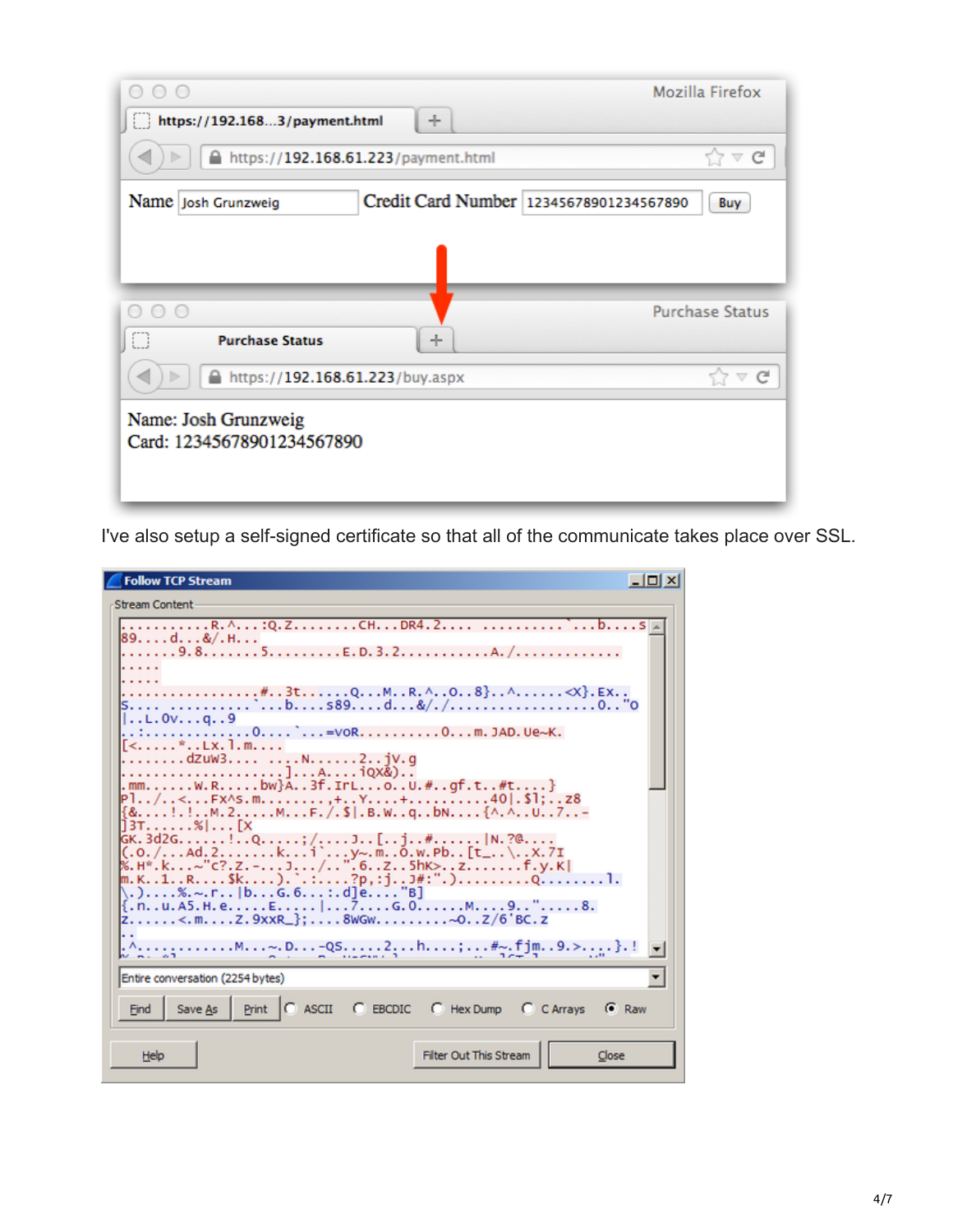However, this transaction took place on an IIS instance with the ISN malware. The configuration has been set to track POST requests to '/buy.aspx'. As we see below, when this POST request occurs, the ISN malware creates a log file with this information stored in the clear.



Now, I mentioned earlier that the ISN malware monitors QUERY\_STRING parameters. Specifically, it will look for the following commands:

- $\bullet$  isn getlog return the contents of the isn.log file
- $\bullet$  isn logdel delete the isn.log file
- $\bullet$  isn logpath return the path of the isn.log file

These commands can be sent remotely simply by providing them as a GET parameter.

'isn\_getlog' example:



'isn\_logdel' example: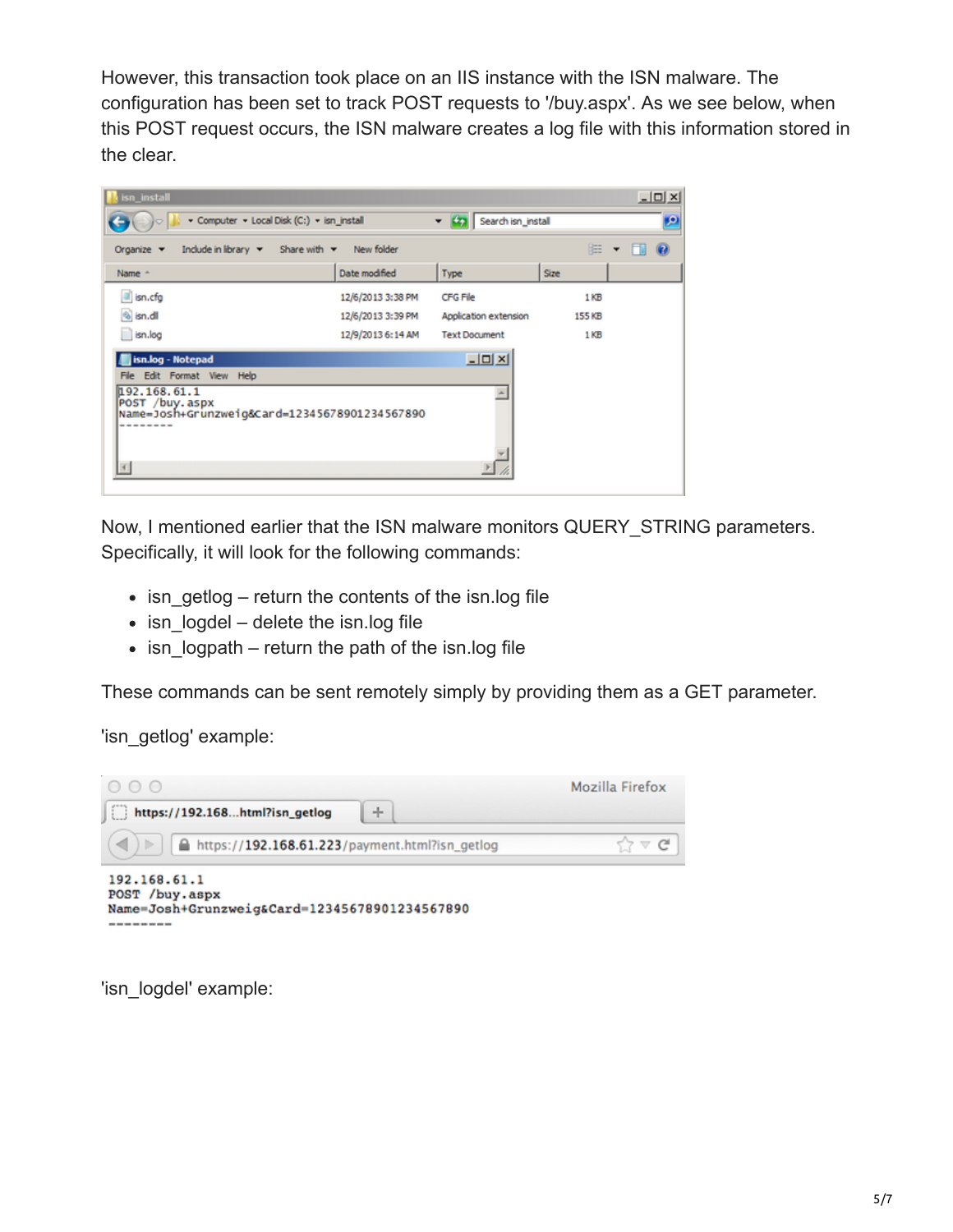| 000                                                  | Mozilla Firefox       |
|------------------------------------------------------|-----------------------|
| https://192.168html?isn_logdel<br>÷                  |                       |
| △ https://192.168.61.223/payment.html?isn_logdel     | $\sqrt{2}$ $\vee$ $C$ |
| isn7 log deleted                                     |                       |
|                                                      |                       |
|                                                      |                       |
| 'isn logpath' example:                               |                       |
| $\bigcirc$ $\bigcirc$                                | Mozilla Firefox       |
| https://192.168tml?isn_logpath<br>÷                  |                       |
| https://192.168.61.223/payment.html?isn_logpath<br>⊳ | $\vee$ G              |
| C:\isn install\isn.log                               |                       |

Overall, this malware does not appear to be widely spread and has only been seen in a few forensic case instances. However, the extremely low detection rate in collaboration with the malware's targeted functionality makes this a very real threat.

Trustwave's WebDefend and ModSecurity can be used to both block the initial point of infection for this malware and detect whether sensitive user data such as credit card numbers appear in outbound data.

## **Reference**

Installer (9/48) [https://www.virustotal.com/en/file/587e784f8c54b49f25c01e0e8f71c205bd422e2b673fb7fbf](https://www.virustotal.com/en/file/587e784f8c54b49f25c01e0e8f71c205bd422e2b673fb7fbf28d721aa768e055/analysis/) 28d721aa768e055/analysis/ VBS File (0/49) -

[https://www.virustotal.com/en/file/688b80289a0c3771c7cee689c50a61b1c5215e8e5ac39a1](https://www.virustotal.com/en/file/688b80289a0c3771c7cee689c50a61b1c5215e8e5ac39a1120b3c7e4f4ada002/analysis/) 120b3c7e4f4ada002/analysis/

IIS6 64-Bit (0/49) [https://www.virustotal.com/en/file/956ed56ecc574f68b637e22add7c8e3cb0deea3b1e0dd02](https://www.virustotal.com/en/file/956ed56ecc574f68b637e22add7c8e3cb0deea3b1e0dd02abea165bfcb7e3786/analysis/) abea165bfcb7e3786/analysis/

IIS6 32-Bit (0/47) [https://www.virustotal.com/en/file/9f501c052f2d4f4b0954f6060c7111f272ae29f9d88188d37c](https://www.virustotal.com/en/file/9f501c052f2d4f4b0954f6060c7111f272ae29f9d88188d37c961c38e13e3905/analysis/) 961c38e13e3905/analysis/

IIS7+ 64-Bit (0/46) -

[https://www.virustotal.com/en/file/c6847600910ab196652a38e94ecf592e645d43025d1d61b](https://www.virustotal.com/en/file/c6847600910ab196652a38e94ecf592e645d43025d1d61b3710b2f715238307b/analysis/) 3710b2f715238307b/analysis/